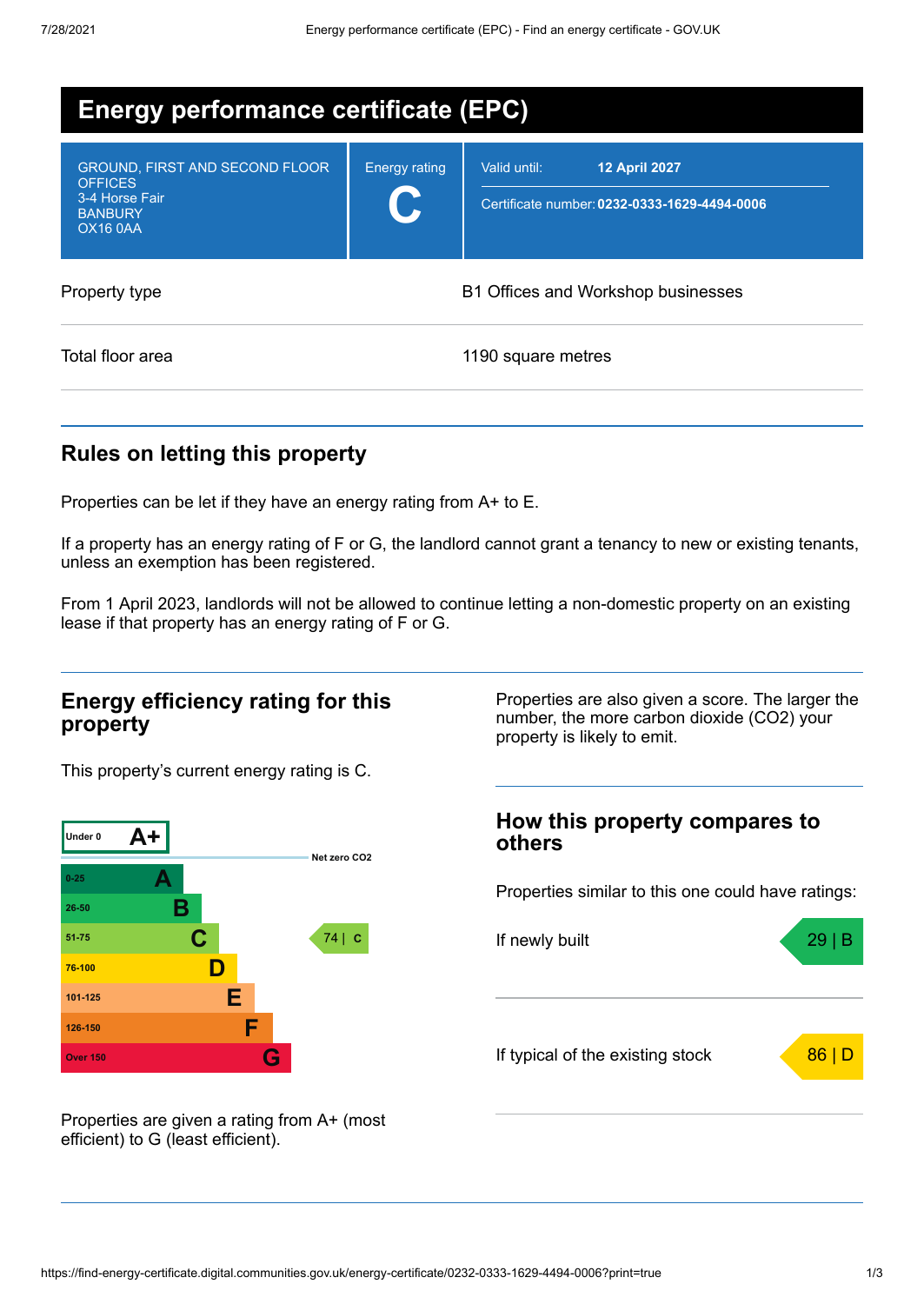# **Breakdown of this property's energy performance**

| Main heating fuel                          | <b>Natural Gas</b> |
|--------------------------------------------|--------------------|
| <b>Building environment</b>                | Air Conditioning   |
| Assessment level                           | 3                  |
| Building emission rate (kgCO2/m2 per year) | 51.29              |
| Primary energy use (kWh/m2 per year)       | 302                |
|                                            |                    |

## **Recommendation report**

Guidance on improving the energy performance of this property can be found in the recommendation report [\(/energy-certificate/0940-3960-0423-1242-3040\)](https://find-energy-certificate.digital.communities.gov.uk/energy-certificate/0940-3960-0423-1242-3040).